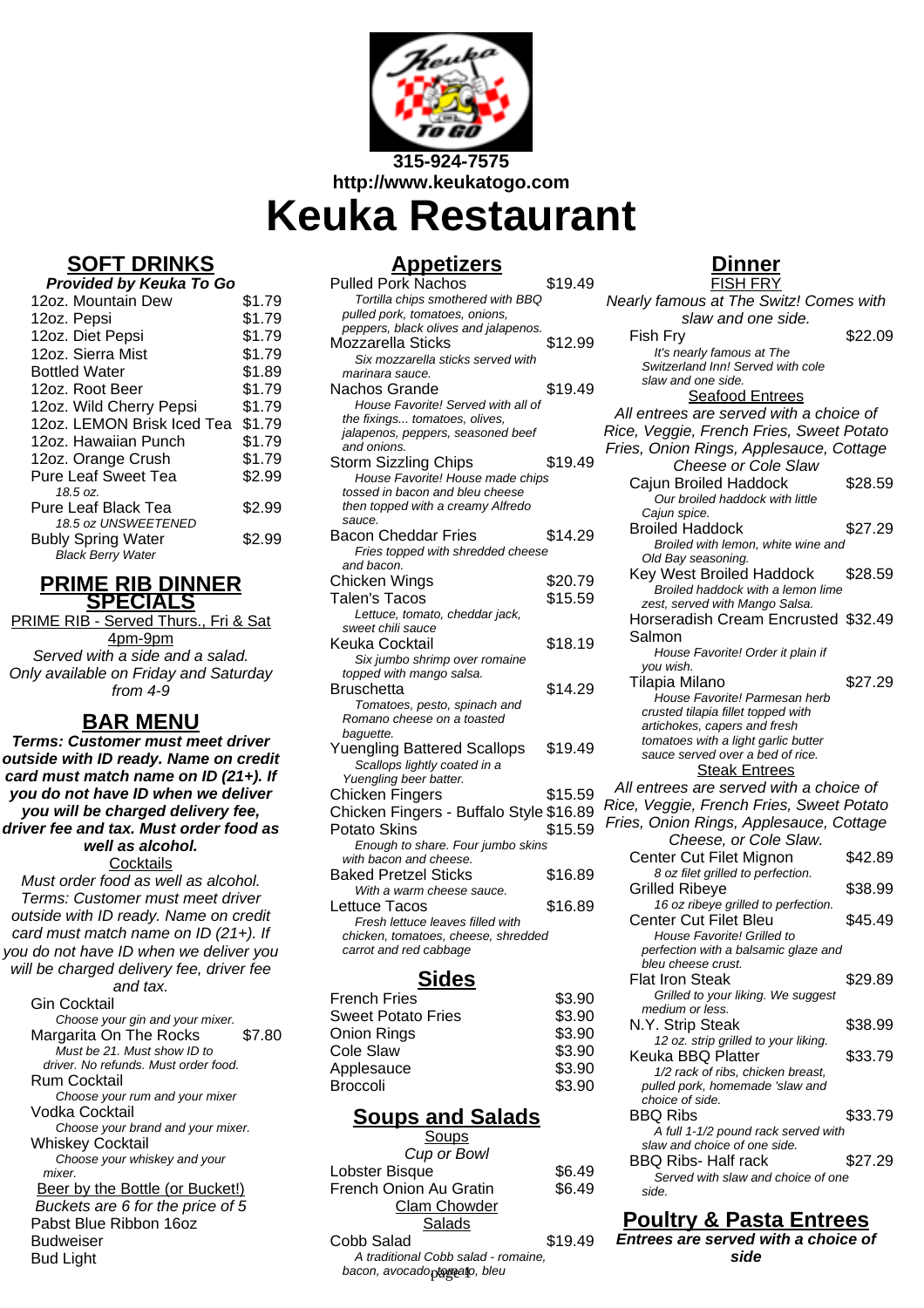Bud Light Lime Coors Light Corona Corona Light Genny Light Heineken Labatt Blue Labatt Blue Light Rootstock Cider Can Bud 55 Michelob Ultra Miller Lite **Stella** Southern Tier IPA Molson Canadian

| cheese, hard boiled egg, and chicken                                  |         |
|-----------------------------------------------------------------------|---------|
| Taco Salad<br>Choice of chicken or beef                               | \$18.19 |
| Tossed Salad                                                          | \$16.89 |
| A larger version of our dinner                                        |         |
| salad, with lettuce, tomato, chick                                    |         |
| peas, orange, carrots, and cabbage                                    |         |
| Apple Walnut Salad<br>Apples and walnuts over a bed of                | \$19.49 |
| mixed greens with a grilled chicken                                   |         |
| breast.                                                               |         |
| <b>Concord Grape Salad</b>                                            | \$16.89 |
| Fresh spring mix tossed with<br>candied walnuts, red onions, and      |         |
| crumbly bleu cheese, finished with                                    |         |
| N.Y. State concord grape vinaigrette.                                 |         |
| <b>Buffalo Chicken Salad</b>                                          | \$19.49 |
| Grilled or crispy chicken tossed in<br>your choice of wing sauce with |         |
| celery, bleu cheese crumbles, and                                     |         |
| tomatoes on mixed greens.                                             |         |
| Chicken Caesar Salad                                                  | \$19.49 |
| Enough for a meal<br>Southwest Steak Salad                            | \$22.09 |
| Lettuce, corn, black beans,                                           |         |
| tomatoes, avocado, cheddar jack and                                   |         |
| grilled steak                                                         |         |
| <b>Specialty Wraps</b>                                                |         |
| Our salads in a wrap. Your choice of                                  |         |

**one side.** Concord Grape Grilled Chicken \$18.19

| \$18.19 |
|---------|
| \$18.19 |
| \$18.19 |
|         |

### **Sandwiches**

#### **All sandwiches come with your choice of side. Make any sandwich a wrap, if**

| you like.                                                            |         |
|----------------------------------------------------------------------|---------|
| The Keuka Burger                                                     | \$19.49 |
| 8 oz. Angus burger served with<br>lettuce, tomato, onion and cheese. |         |
| Reuben Sandwich                                                      | \$19.49 |
| Corned beef on rye with 1000                                         |         |
| Island dressing, sauerkraut and                                      |         |
| Swiss cheese.                                                        |         |
| Grilled Vegan Burger                                                 | \$20.79 |
| *Vegan Friendly* "Beyond" your                                       |         |
| expectations! With lettuce, tomato,                                  |         |
| and onion                                                            |         |
| Grilled Chicken Sandwich                                             | \$19.49 |
| Marinated chicken breast                                             |         |
| <b>Mustang Madness</b>                                               | \$20.79 |
| Grilled chicken breast, BBQ sauce,                                   |         |
| bacon and American cheese.                                           |         |
| <b>BLT Sliders</b>                                                   | \$18.19 |
| An undated classic. Served with                                      |         |
| garlic aioli                                                         |         |
| <b>Bluff Point Smoked Brisket</b>                                    | \$20.79 |
| Sandwich                                                             |         |
| House favorite! Smoked beef                                          |         |
| brisket topped with pickled red onion                                |         |
| and a creamy horseradish sauce.                                      |         |
| Switz Burger                                                         | \$19.49 |
| BBQ sauce, Swiss cheese and                                          |         |
| onion rings top our 8 oz. Angus<br>burger.                           |         |
| Buffalo Birdie Sandwich                                              | \$19.49 |
| Grilled or fried chicken breast                                      |         |
| dipped in our wing sauce Hot,                                        |         |
| Medium or Mild.                                                      |         |
| Cold Brook Fish Sandwich                                             | \$19.49 |
| Hand breaded fish fried and served                                   |         |
| with your choice of side.                                            |         |
| <b>Tuna Melt</b>                                                     | \$16.89 |
| Your choice of bread                                                 |         |
| Hot Ham & Cheese                                                     | \$16.89 |
| Grilled deli ham with your choice of                                 |         |
| cheese.<br>page 2                                                    |         |

#### Poultry Entrees

| . <b>.</b><br>.                       |         |
|---------------------------------------|---------|
| Chicken Bruschetta                    | \$25.99 |
| Grilled chicken breast topped with    |         |
| pesto, spinach, marinated tomato      |         |
| with Romano cheese.                   |         |
| Pasta Entrees                         |         |
| Sausage Broccolini Ravioli            | \$29.89 |
| A premium Joseph's Ravioli,           |         |
| tossed in extra sharp NY cheese       |         |
| sauce.                                |         |
| Linguine Mediterranean                | \$23.39 |
| Olives, red onions, roasted red       |         |
| peppers, artichokes in a light garlic |         |
| white wine sauce topped with          |         |
| crumbly bleu cheese.                  |         |
| Shrimp Scampi                         | \$29.89 |
| Jumbo shrimp over linguine with a     |         |
| garlic butter wine sauce.             |         |
| Finger Lakes Penne                    | \$29.89 |
| Shrimp, chicken and sundried          |         |
| tomatoes in a white cream sauce       |         |
| over penne.                           |         |
| Beyond Meat Sausage Penne \$29.89     |         |
| Vegan Friendly! Vegan Beyond          |         |
| Meat sausage sauteed with peppers,    |         |
| onions, mushrooms, and tossed with    |         |
| red sauce and penne pasta.            |         |
|                                       |         |

#### **Previous**

#### **Available from 4pm-Close** Crispy Buffalo Chicken Mac & \$14.29

Cheese

| <b>St. Patricks Day Special</b> |         |
|---------------------------------|---------|
| <b>DINNER SPECIALS</b>          |         |
| <b>LUNCH SPECIALS</b>           |         |
| <b>New Years Eve Specials</b>   |         |
| <b>EASTER SPEACIALS</b>         |         |
| Ham Dinner                      | \$18.19 |
| Served with mashed potatoes,    |         |

| Served with mashed potatoes,     |
|----------------------------------|
| glazed carrots and a side salad. |
| Chicken Cordon Bleu over         |
| Pasta                            |

Served with a dinner salad.

\$24.69